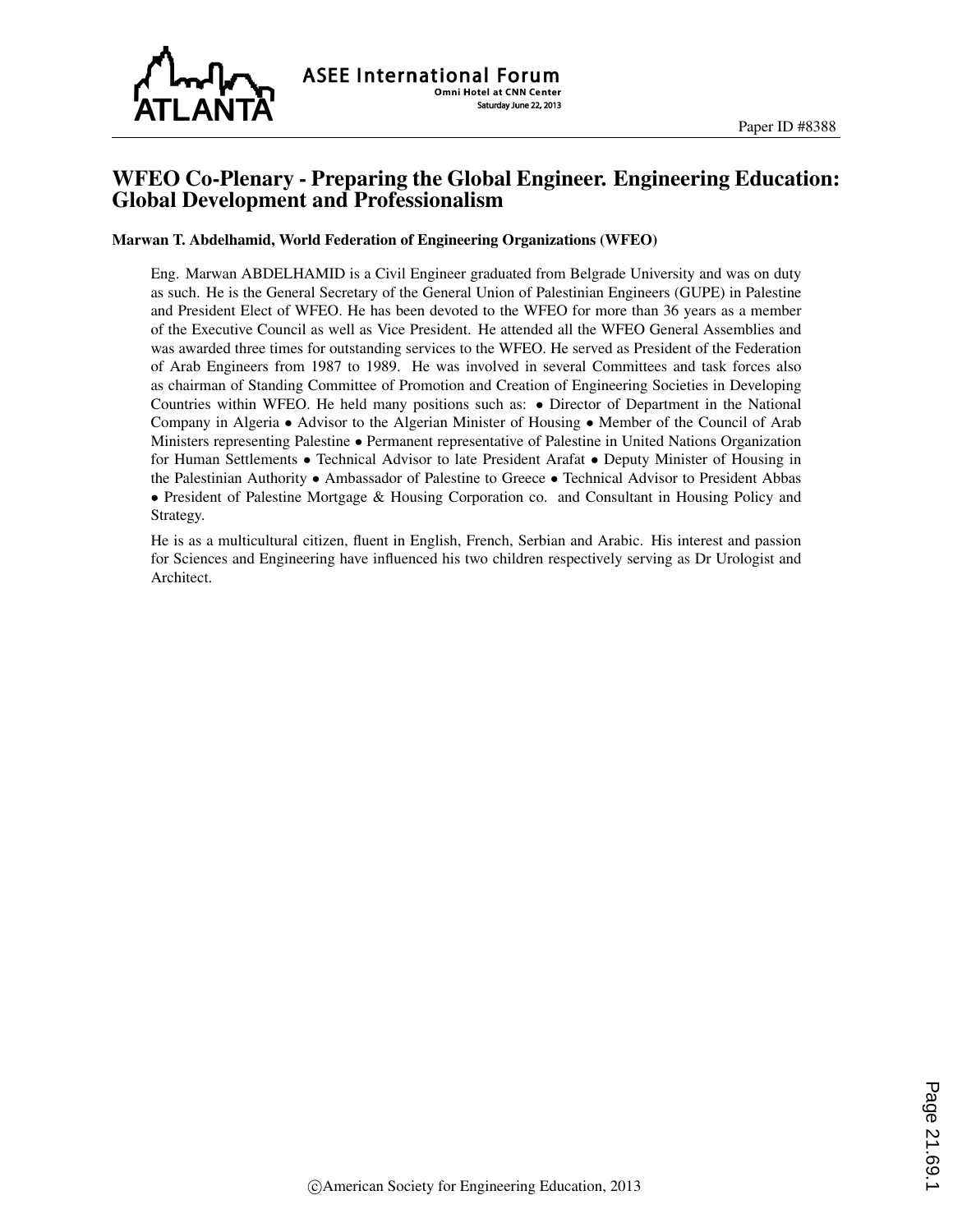# **Preparing the Global Engineer: Engineering Education: Global Development and Professionalism**

## **Distinguished Faculty Members, Engineers, Decision-Makers, Ladies and Gentlemen,**

I am indeed honored to be given the opportunity to participate at the 2013 ASEE International Forum and to address such a distinguished group of high-ranking faculty, professional engineers, industry leaders, planners and key decision-makers, who have gathered here from the various parts of our globe to discuss one of the most promising issues "Preparing the Global Engineer," since it has been acknowledged that the  $21<sup>st</sup>$  century is the century of science and technology. Thus, investing in engineering education and technology development offers a real promise for the future of mankind.

## **Your Excellencies, Ladies and Gentlemen**

First, please allow me to give you a very brief introduction about the World Federation of Engineering Organizations (WFEO). The WFEO is an international, non-governmental organization representing the engineering profession worldwide. The WFEO was founded in 1968 by a group of regional engineering organizations, under the auspices of the United Nations Educational, Scientific and Cultural Organizations (UNESCO) in Paris. WFEO is organized as a respectable and valuable source of advice and guidance on the policies, interests and concerns that relate to engineering and technology to human and natural environment. Today, the WFEO brings together national engineering organizations from over 90 nations and represents 15 million engineers from around the world.

Since its founding in 1968, the WFEO has spared no effort in addressing the issue of engineering education and professionalism, in order to enhance the employability and mobility of engineers and to increase the international competitiveness and quality of worldwide education of engineering

#### **Your Excellencies, Ladies and Gentlemen**

Learning and teaching are human activities involving several bodies with different backgrounds, diverse expectations and responsibilities. This is absolutely relevant to the context of higher engineering education, with stakeholders who are students, researchers, faculty members, corporate and community representatives.

Recently, substantial economic, technological and social changes on a global scale, have led to transformation in the engineering profession. The demands on graduates of engineering now and in the coming decades are different from the demands faced by earlier generations. The challenges which arise from increasing internationality, cross-disciplinary influences on traditional engineering and a changing perception of the role of engineers have initiated a worldwide discussion on the adequacy of the current practices in the educational and professional development of engineers.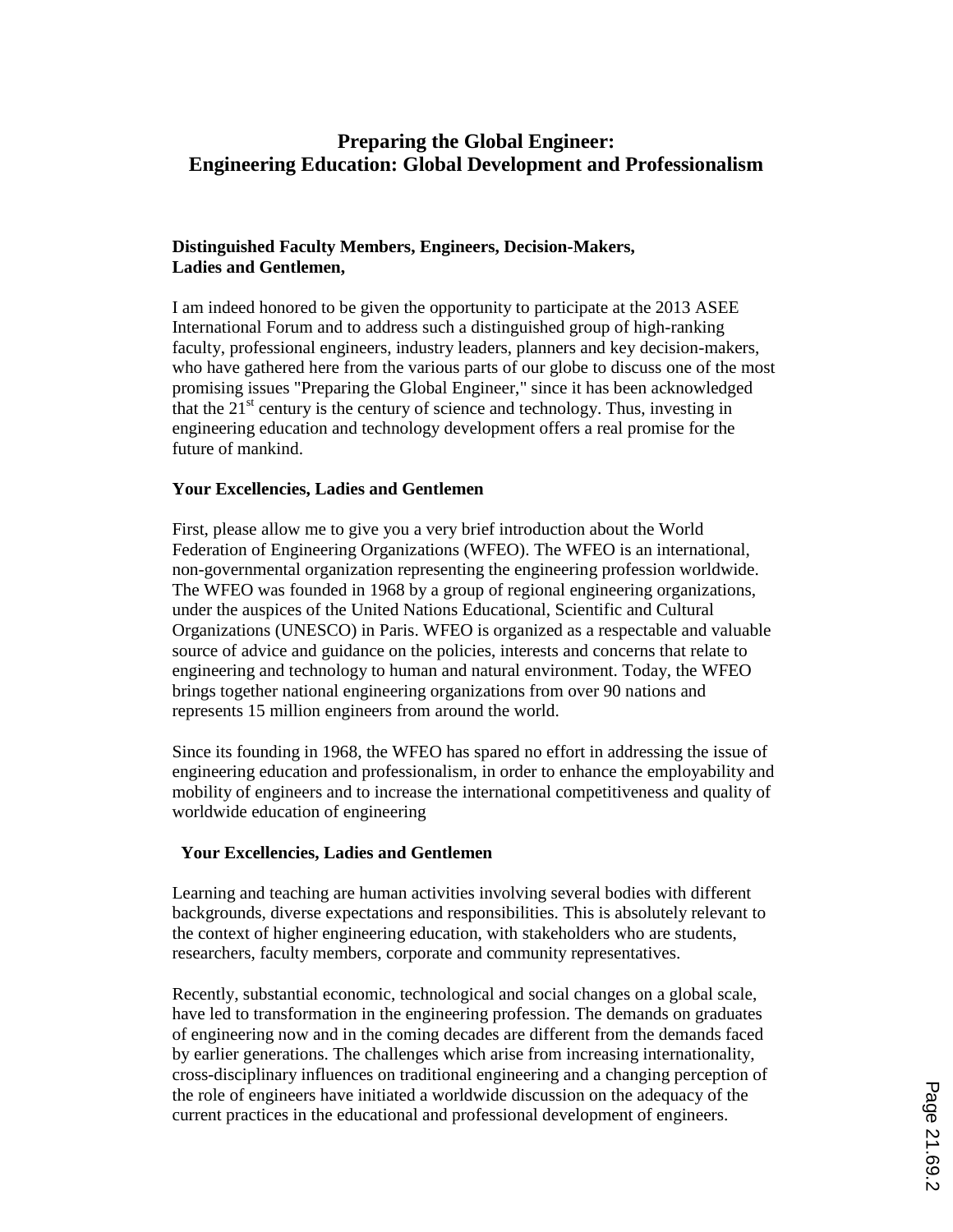The practice of engineering must meet the highest standards of competence and ethical conduct. As some engineering disciplines are becoming increasingly specialized, professional practice is generally becoming more diverse under the influence of sociology, ecology, economics and politics. As we all know, that engineers take seriously their obligation to improve constantly, however maintaining the highest standards in a changing environment can be difficult.

### **Your Excellencies, Ladies and Gentlemen**

The Bologna Process involves an inter-governmental initiative of more than 45 countries in Europe. The aim of this process is to set up throughout Europe a system of easily comparable degrees and to ensure suitability of accredited programs. In addition, Bologna's Process other objectives are: the promotion of the necessary European dimensions in higher education with regards to curricular development, inter-institutional cooperation, mobility schemes and integrated programs of study, and training and research. The USA Accreditation Board for Engineering Education (ABET) now requires programs to gradate engineers with the ability to function in multidisciplinary teams and for broad education to understand the impact of engineering solutions in a global and social context.

In fact, engineering education across the world is already broadly similar in many respects. Where two distinct types of engineering curricula are offered, one more theoretically oriented and the other more application oriented. In spite of this engineering students must be trained in line with the evolution of a more abstract and changing working environment. Decades of service in one single profession are no longer the norm. Therefore, students should be given the opportunity to develop other skills outside their field of study. To become innovators, young graduates should posses a range of soft skills as well as interdisciplinary knowledge. This could be encouraged by developing more flexible curricula allowing the students to explore real potentials.

## **Your Excellencies, Ladies and Gentlemen**

It has been, generally, acknowledger that students are lacking the skills required in industry. In the subsequent process, industry stakeholders and representatives from the profession were closely involved in the discussion of ways to take Engineering Education into the future .Moreover, it is recognized that entrepreneurial skill and attitudes are absolutely needed by everyone. The social, financial and technological changes taking place in the world over the last decade constitute for all the higher education stakeholders crucial factors for the development of new policies to encourage entrepreneurship and innovation.

Thus, education and preparation for entrepreneurship should be encouraged in engineering education programs. This can be achieved by student centered teaching and learning, where students are the main players of their learning. In such an environment faculty members in higher engineering education need to become the promoters of entrepreneurial skills and the facilitators of development of such learning experiences.